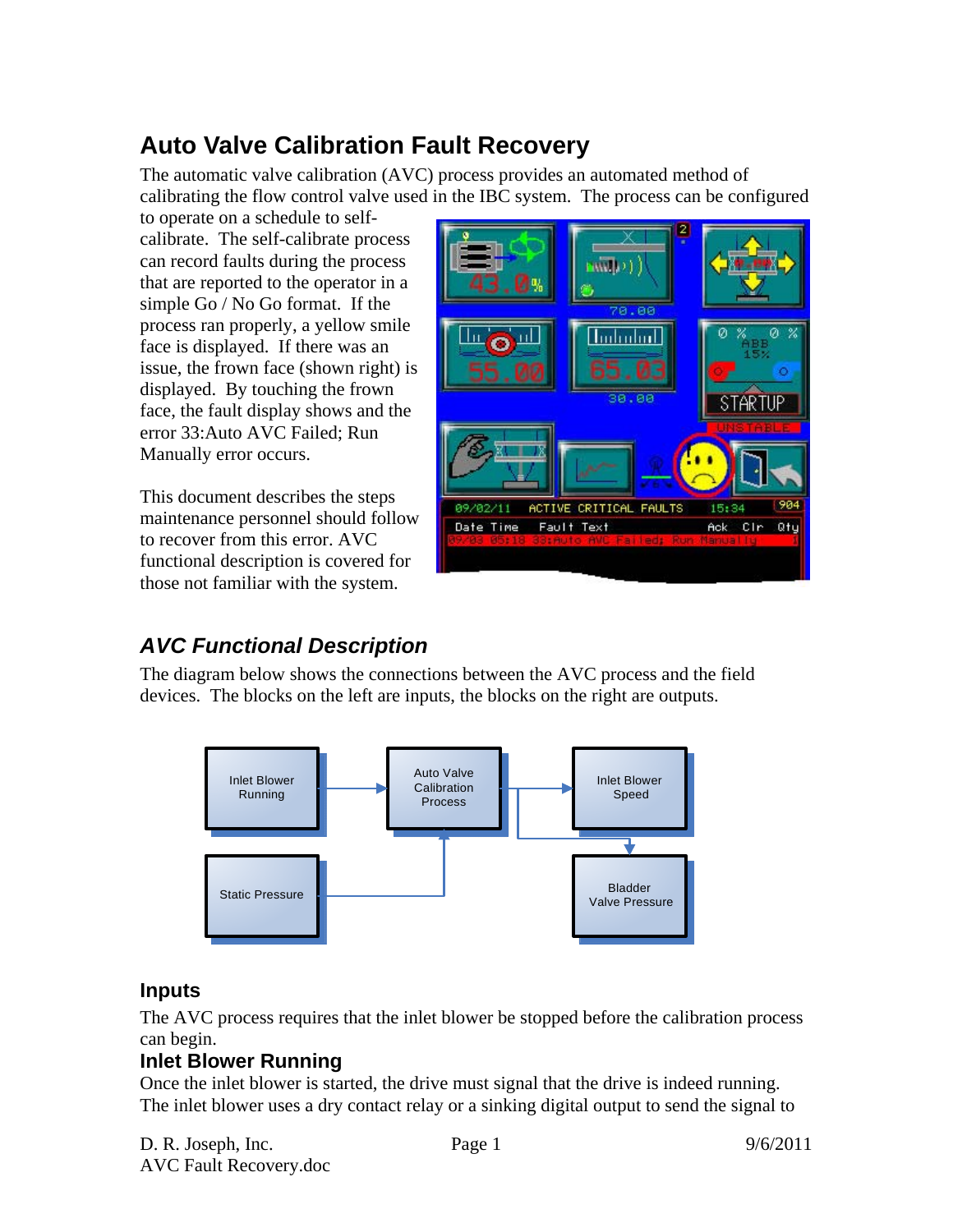the IBC system sinking digital input. The drive output must be programmed for running. **Static Pressure Signal Presence** 

Once the inlet blower is running, the system checks the static pressure transducer to make sure it is providing at least a 4 milliamp signal. The signal range is 4-20 milliamps, so a signal less than 3.9 milliamps indicates a possible problem with the transducer or the wiring.

#### **Static Pressure Signal Value**

Once the inlet blower is running and the Static Pressure signal is present, the system then looks for the signal to rise with the inlet blower speed. If the signal does not rise, it will report a fault. If the signal value is not stable after the inlet blower speed has reached the calibration speed (see Inlet Blower Speed), the system will report a fault.

## *Outputs*

#### **Inlet Blower Speed**

The system ramps the inlet blower speed up to the configured blower speed. Normally this value is 70%, but it can also be within the range of 40-70%. Pressures lower than 70% can be used if the operations always require lower pressures. Also, lower pressures require less time to calibrate and use less energy during the calibration process when compared to calibrating at 70%. There is no need to calibrate at a speed higher than 70%.

#### **Bladder Valve Pressure**

After the inlet blower speed has been ramped, the AVC system increases the pressure to the bladder valve. If there is no corresponding drop in static pressure over time, this will trigger another fault.

### *Resolving the AVC Fault 33*

The first thing to note is that the AVC Fault 33 is not typically a critical fault that prevents the machine from operating. When this fault occurs, the system simply resumes operation with the previous calibration values. This allows the operator continue running the line. The purpose of the indication is to get the attention of the maintenance personnel so they can plan time to investigate and resolve the issue at a convenient time. In the mean time, the system will retry the AVC calibration process each time the inlet blower is started. Repeated calibration attempts have no negative effect on the operation of the line. It does take about 60 seconds for the AVC process to complete, so it essentially delays startup by no more than a minute each time it retries the process. The retry process will occur at each startup until the issue causing the fault is resolved. In the event that you have observable bubble stability or overblow or underfill conditions that are not normal, that issue is likely also causing the AVC process to fail.

#### **Summary**

The steps below are a summary of required actions to resolve the problem:

- 1) Stop Production
- 2) Clear all material from around the IBC cooling hardware
- 3) Access the IBC Service Section password 4095
- 4) Proceed to System Configuration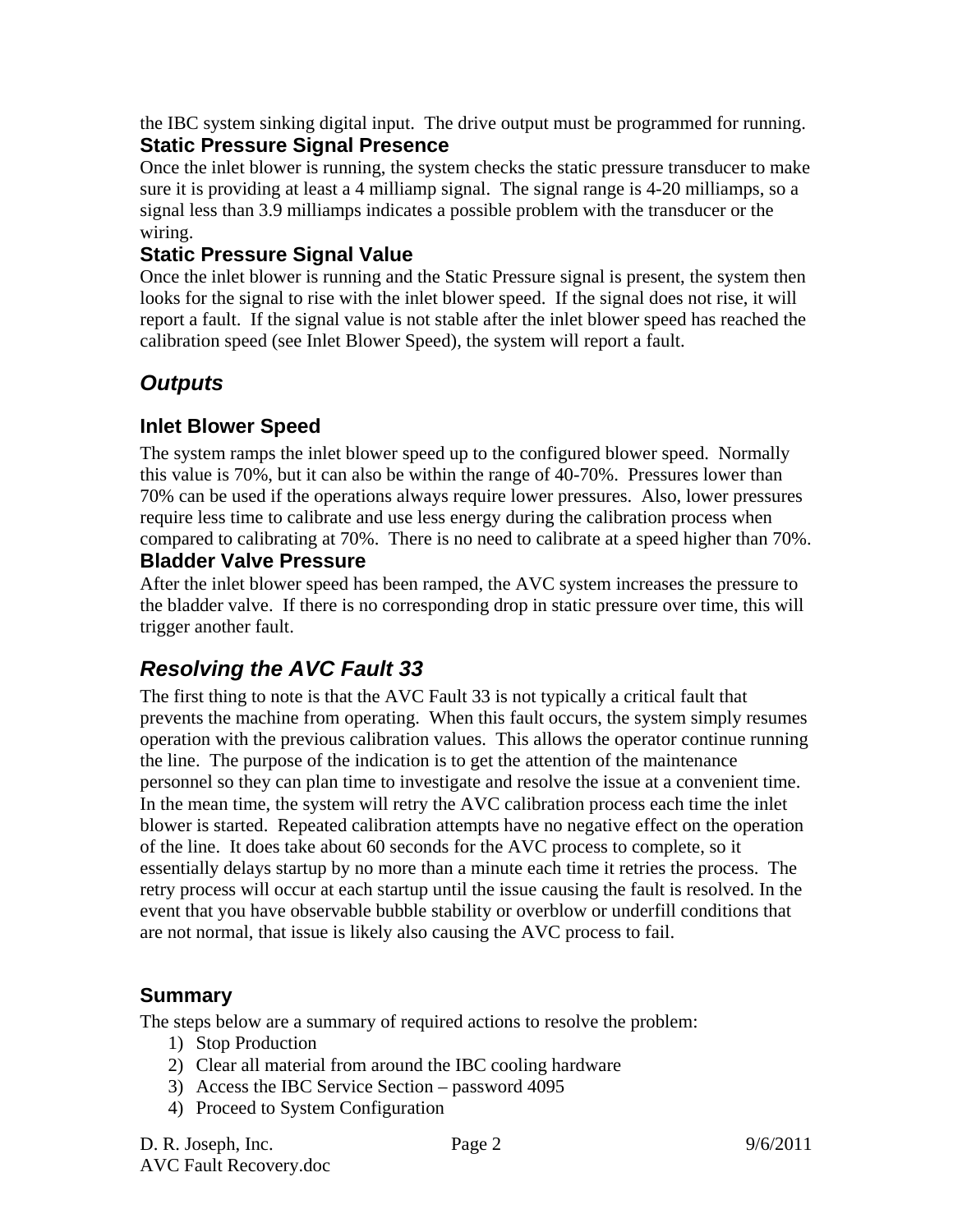- 5) Proceed to Calibrate Valve
- 6) If the screen title is CALIBRATE VALVE and screen number is 103, press the icon in the lower left hand corner of the screen.
- 7) You should now be at the AUTO VALVE CALIBRATE screen 114.
- 8) Press the AUTO CAL button (or turn on the inlet blower if the touch screen does not control the blowers).
- 9) Wait for the process to finish.
- 10) Read the error codes displayed (see example screen below):
- 11) Review the table below to resolve the issue
- 12) Rerun the calibration process until the problem is resolved.

The system reports several possible error codes that helps point the maintenance personnel in the right direction. In this case, the pressure to the proportional valve was at zero. Putting it back to 2 bar corrected the issue but the other items listed could also cause a problem which is why multiple issues are sometimes listed.

| AUTO VALVE CALIBRATE                                                                                                                                                                           |  |       | 114 |
|------------------------------------------------------------------------------------------------------------------------------------------------------------------------------------------------|--|-------|-----|
| BL8-200<br>Original                                                                                                                                                                            |  |       |     |
| AVC encountered one or more problems;<br>check the fault messages below:<br>Message                                                                                                            |  |       |     |
| 2:ProP Valve Pressure too low (2 bar)<br>ii:Possible recent die change – – –<br>4:Possible Clog in Supply Pipes<br>3:Mislocated Inlet Pressure Sensor<br>2:Bladder Valve May Not Be Responding |  |       |     |
| Resolve the issue and retru.<br>ABORT<br>Press ABORT to continue.                                                                                                                              |  |       |     |
|                                                                                                                                                                                                |  | PARAM |     |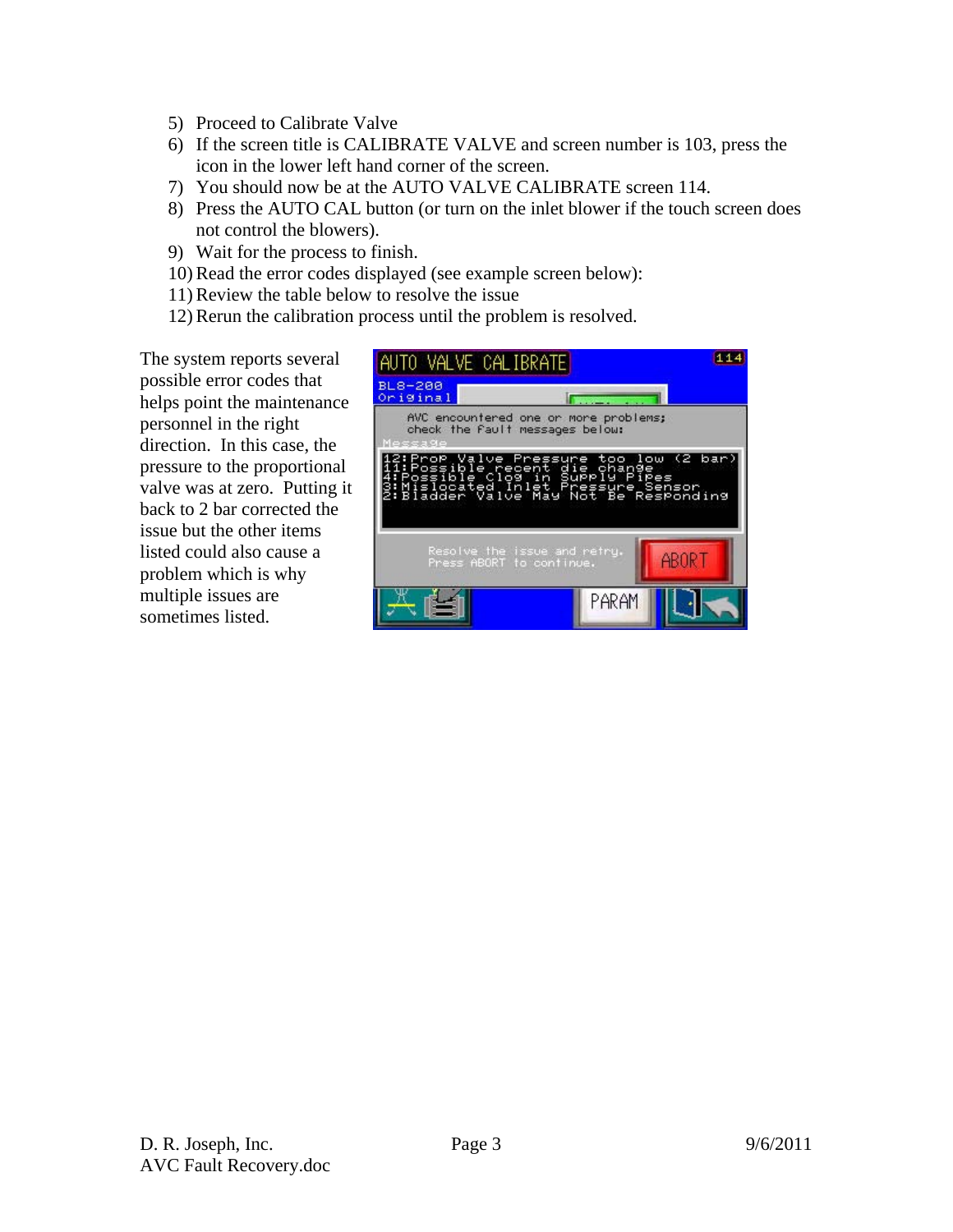| <b>Error</b>  |                                     |                                    |
|---------------|-------------------------------------|------------------------------------|
| <b>Number</b> | <b>Description</b>                  | <b>Corrective Action</b>           |
| 0:            | Inlet Pressure Not Reading          | System is not sensing a signal     |
|               |                                     | coming from the Inlet              |
|               |                                     | Magnehelic. System must            |
|               |                                     | detect at least 3.9ma for this     |
|               |                                     | fault to clear.                    |
| 1:            | <b>Inlet Pressure Unstable</b>      | With the inlet blower running      |
|               |                                     | at a steady speed the static       |
|               |                                     | pressure signal is too erratic to  |
|               |                                     | perform a valve calibration.       |
|               |                                     | Look at the static pressure        |
|               |                                     | connections both at the            |
|               |                                     | Magnehelic and at the ducting.     |
|               |                                     | There should be no leaks either    |
|               |                                     | at the connection point or         |
|               |                                     | anywhere in the hose. Plastic      |
|               |                                     | hose can melt if polymer or a      |
|               |                                     | hot metal surface touches the      |
|               |                                     | hose.                              |
| 2:            | Bladder Valve May Not Be Responding | With inlet blower running and      |
|               |                                     | the system increasing the          |
|               |                                     | pressure to the bladder valve,     |
|               |                                     | you should see a steady            |
|               |                                     | increase in pressure going to      |
|               |                                     | the bladder valve with two 5       |
|               |                                     | second pauses. If the pressure     |
|               |                                     | is not increasing, check the       |
|               |                                     | pressure regulator and make        |
|               |                                     | sure you have 2 bar (28 psi)       |
|               |                                     | going to the proportional          |
|               |                                     | valve. If pressure is going        |
|               |                                     | increasing to the bladder valve,   |
|               |                                     | then review error $3, 4, 5, 8$ and |
|               |                                     | 10.                                |
| 3:            | Mislocated Inlet Pressure Sensor    | The inlet pressure sensor must     |
|               |                                     | be located on the inlet duct       |
|               |                                     | after the bladder valve and        |
|               |                                     | before the die. If the             |
|               |                                     | Magnehelic pressure tap is         |
|               |                                     | located properly, move on to       |
|               |                                     | errors 4, 5, 8 and 10.             |
| 4:            | Possible Clog in Supply Pipes       | If polymer has flowed into the     |
|               |                                     | IBC inlet hardware on top of       |

## *Possible AVC Errors and Corrective Action*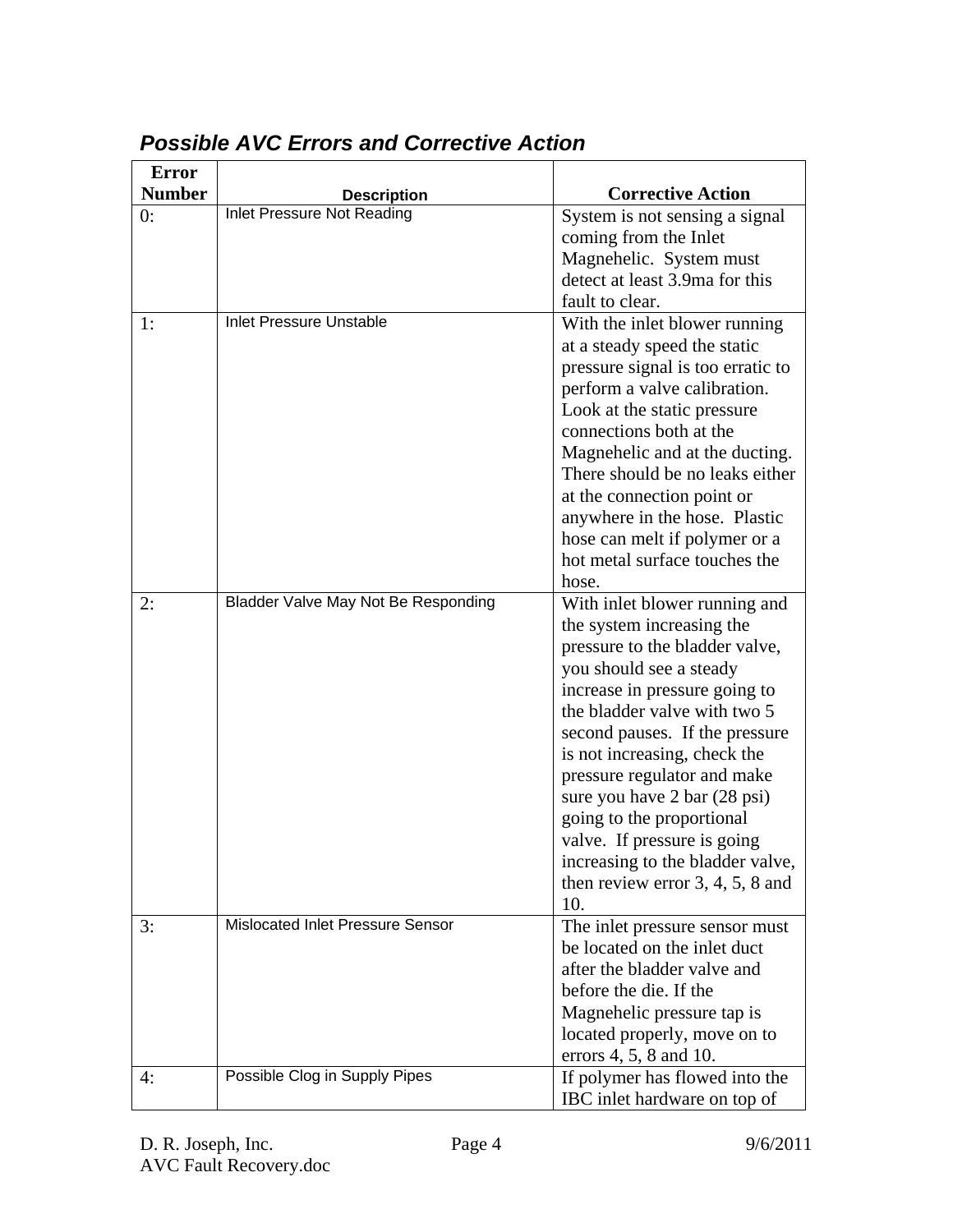|    |                                     | the die, the system will register<br>a high static pressure<br>regardless of the what the<br>bladder valve does. If there<br>was a recent bubble break or<br>the extruders were drooling for<br>an extended period of time,<br>you need to remove the IBC<br>hardware from the top of the<br>die and make sure there is no<br>accumulation of plastic. Note<br>that if you found material<br>inside the air ring, there is<br>good chance there is material<br>inside the inlet pipes or the<br>hardware that sits on top of the<br>die. |
|----|-------------------------------------|------------------------------------------------------------------------------------------------------------------------------------------------------------------------------------------------------------------------------------------------------------------------------------------------------------------------------------------------------------------------------------------------------------------------------------------------------------------------------------------------------------------------------------------|
| 5: | <b>Bladder Valve too large</b>      | This error can occur when<br>there is a clog (error 4), or if<br>there was a die change from a<br>large die to a small die. If the<br>die was not changed. See also<br>error 2.                                                                                                                                                                                                                                                                                                                                                          |
| 6: | <b>Bladder Valve too small</b>      | This error can occur when<br>there is an open duct<br>downstream of the bladder<br>valve or if there was a die<br>change from a small die to a<br>larger die. If the die was not<br>changed, see also error 8.                                                                                                                                                                                                                                                                                                                           |
| 7: | Poor Response, increase inlet speed | This error occurs when the<br>inlet blower speed is too low.<br>If the blower speed is<br>calibrating at 70%, then the<br>speed is sufficient. Check for<br>inlet blower rotating the wrong<br>direction. Check also the<br>proportional valve regulator to<br>make sure the pressure is not<br>set above 28 psi. See also<br>error $8,12$                                                                                                                                                                                               |
| 8: | No Backpressure, check Inlet Duct   | This is an indication that there<br>may be a problem with the<br>inlet duct as there was little or<br>no backpressure detected.<br>Verify inlet ducting is intact                                                                                                                                                                                                                                                                                                                                                                        |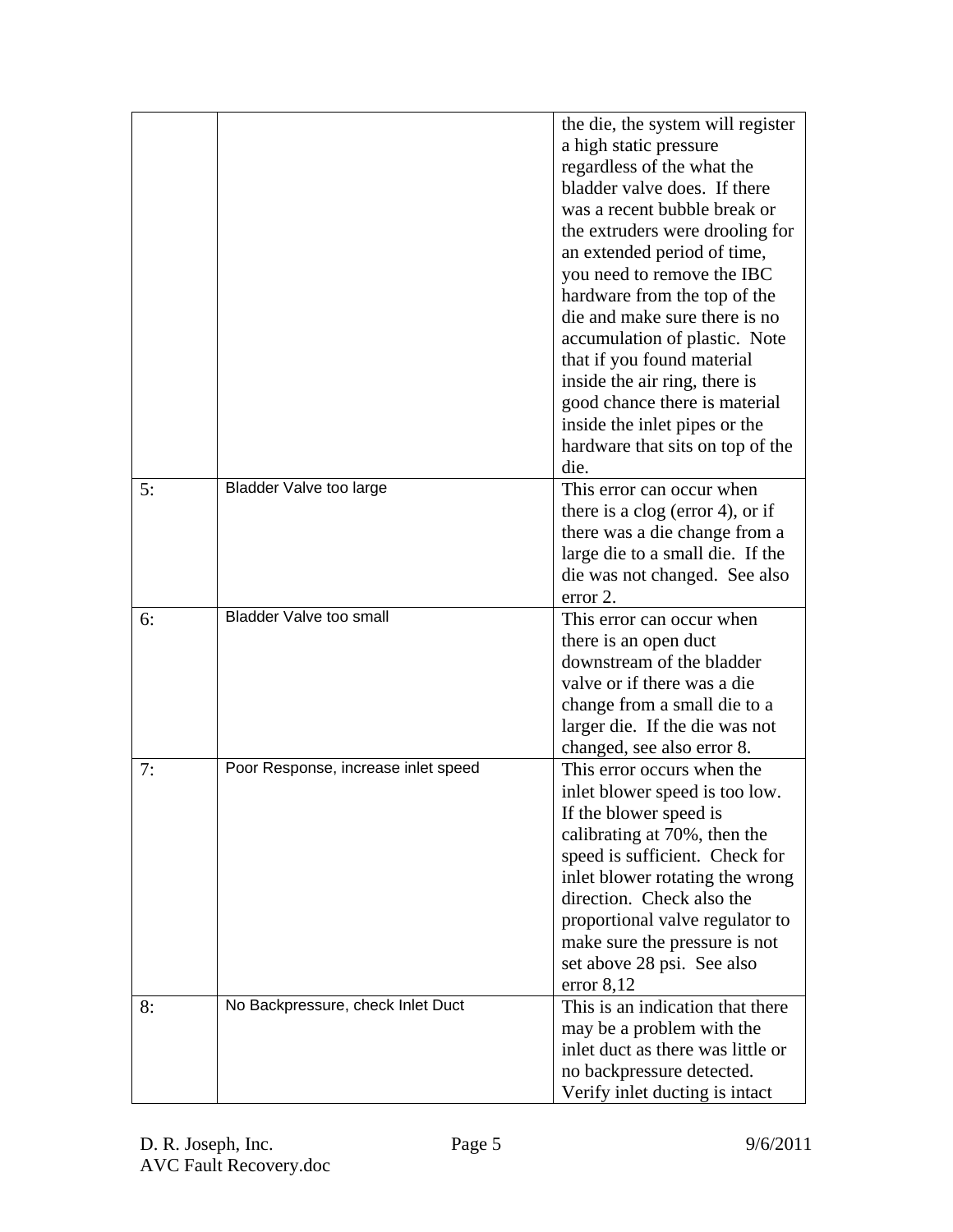|     |                                      | and all leaks are repaired. One    |
|-----|--------------------------------------|------------------------------------|
|     |                                      | or two very small leaks will       |
|     |                                      | not cause this fault. See also     |
|     |                                      | error 15.                          |
| 9:  | Stop Inlet 3 min to rezero SP Sensor | This error is rare but can occur   |
|     |                                      | if the blower motor has not        |
|     |                                      | stopped rotating for at least 3    |
|     |                                      | minutes before the calibration     |
|     |                                      | process occurs for the very        |
|     |                                      | first time. The system             |
|     |                                      | automatically zeros the            |
|     |                                      | Magnehelic sensor at every         |
|     |                                      | extended stop of the inlet         |
|     |                                      | blower. Do not attempt to zero     |
|     |                                      | the transducer built into the      |
|     |                                      | Magnehelic. If this error is       |
|     |                                      | displayed repeatedly, it may be    |
|     |                                      | necessary to replace the           |
|     |                                      | Electronic Magnehelic.             |
| 10: | Possible Opening in Inlet Duct       | This error occurs when there is    |
|     |                                      | a very low back pressure           |
|     |                                      | detected by the electronic         |
|     |                                      | Magnehelic after the blower        |
|     |                                      | has reached the calibration        |
|     |                                      | speed. Check pressure tap          |
|     |                                      | connections on the ducting,        |
|     |                                      | Magnehelic, as well as             |
|     |                                      | verifying there are no major       |
|     |                                      | duct leaks and the inlet blower    |
|     |                                      | is not rotating backwards.         |
|     |                                      | Finally, if the problem is still   |
|     |                                      | occurring, double check the        |
|     |                                      | IBC hardware to ensure it is       |
|     |                                      | assembled properly. Low            |
|     |                                      | backpressure can occur if the      |
|     |                                      | inlet air is escaping directly to  |
|     |                                      | the outlet air path before it      |
|     |                                      | exits at the top of the die.       |
|     |                                      | Remove an outlet air duct with     |
|     |                                      | only the inlet blower running      |
|     |                                      | to see if inlet air is escaping to |
|     |                                      | the outlet air path.               |
| 11: | Possible recent die change           | This error occurs when the         |
|     |                                      | system detects a starting ratio    |
|     |                                      | change. This is an information     |
|     |                                      | message and will clear on the      |